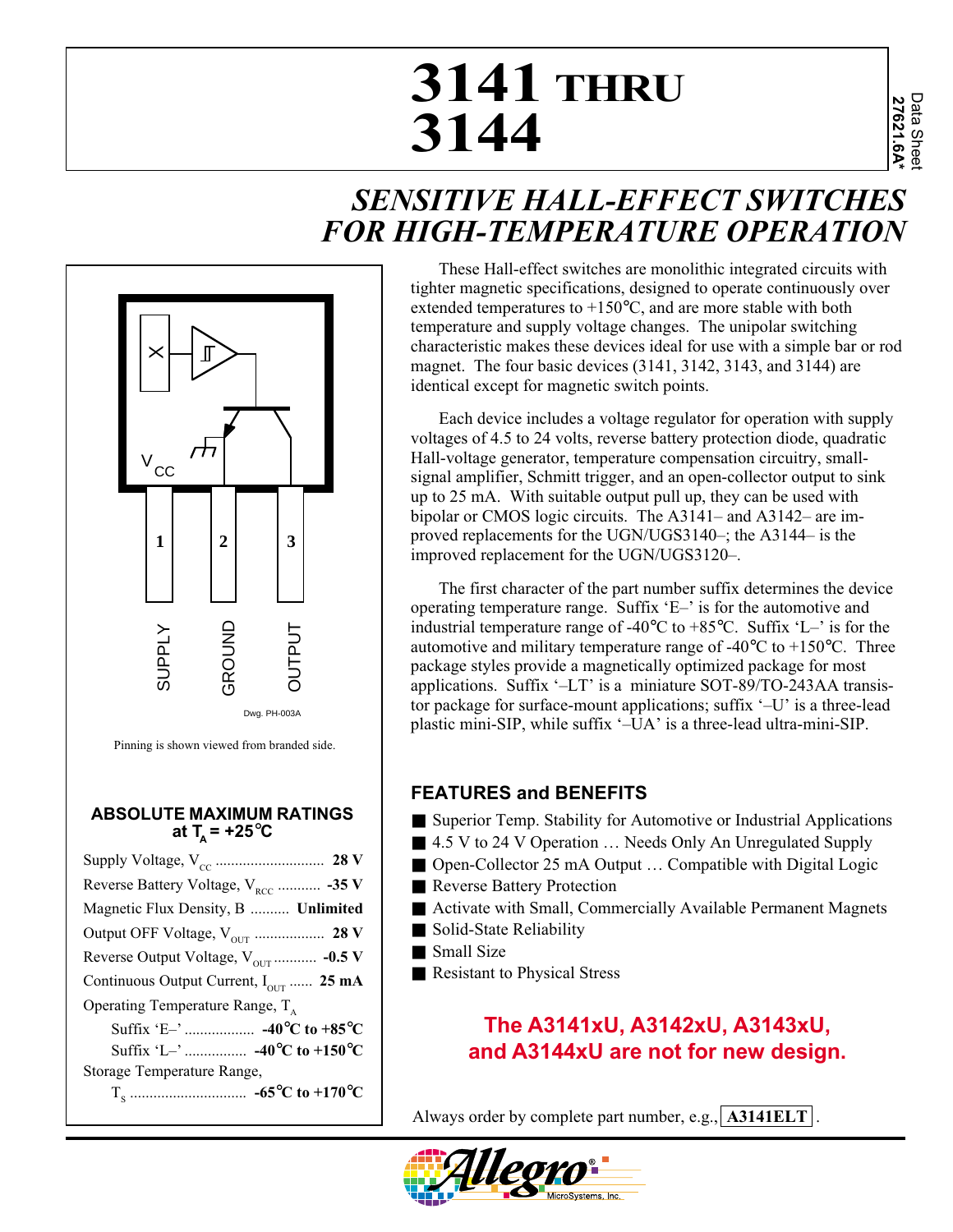

## **ELECTRICAL CHARACTERISTICS at V<sub>CC</sub> = 8 V over operating temperature range.**

|                                  |                       |                                               | Limits |       |      |              |  |
|----------------------------------|-----------------------|-----------------------------------------------|--------|-------|------|--------------|--|
| <b>Characteristic</b>            | Symbol                | <b>Test Conditions</b>                        | Min.   | Typ.  | Max. | <b>Units</b> |  |
| Supply Voltage                   | $V_{\rm CC}$          | Operating                                     | 4.5    |       | 24   | v            |  |
| <b>Output Saturation Voltage</b> | $V_{\text{OUT(SAT)}}$ | $I_{\text{OUT}}$ = 20 mA, B > B <sub>OP</sub> |        | 175   | 400  | mV           |  |
| Output Leakage Current           | $I_{OFF}$             | $V_{OUT}$ = 24 V, B < B <sub>RP</sub>         |        | < 1.0 | 10   | μA           |  |
| <b>Supply Current</b>            | Icc                   | $B < B_{RP}$ (Output OFF)                     |        | 4.4   | 9.0  | mA           |  |
| <b>Output Rise Time</b>          | եր                    | $R_L$ = 820 $\Omega$ , $C_L$ = 20 pF          |        | 0.04  | 2.0  | μs           |  |
| <b>Output Fall Time</b>          | โf                    | $R_L$ = 820 $\Omega$ , C <sub>L</sub> = 20 pF |        | 0.18  | 2.0  | μs           |  |

#### **MAGNETIC CHARACTERISTICS in gauss over operating supply voltage range.**

|                                         | Part Numbers* |      |      |        |      |          |      |      |        |      |      |      |
|-----------------------------------------|---------------|------|------|--------|------|----------|------|------|--------|------|------|------|
|                                         | $A3141-$      |      |      | A3142- |      | $A3143-$ |      |      | A3144- |      |      |      |
| <b>Characteristic</b>                   | Min.          | Typ. | Max. | Min.   | Typ. | Max.     | Min. | Typ. | Max.   | Min. | Typ. | Max. |
| $B_{OP}$ at T <sub>A</sub> = 25°C       | 50            | 100  | 160  | 130    | 180  | 230      | 220  | 280  | 340    | 70   |      | 350  |
| over operating temp. range              | 30            | 100  | 175  | 115    | 180  | 245      | 205  | 280  | 355    | 35   |      | 450  |
| $B_{RP}$ at T <sub>A</sub> = 25°C       | 10            | 45   | 130  | 75     | 125  | 175      | 165  | 225  | 285    | 50   |      | 330  |
| over operating temp. range              | 10            | 45   | 145  | 60     | 125  | 190      | 150  | 225  | 300    | 25   |      | 430  |
| $B_{\text{hys}}$ at $T_A = 25^{\circ}C$ | 20            | 55   | 80   | 30     | 55   | 80       | 30   | 55   | 80     | 20   | 55   |      |
| over operating temp. range              | 20            | 55   | 80   | 30     | 55   | 80       | 30   | 55   | 80     | 20   | 55   |      |

NOTES: Typical values are at  $T_A = +25^{\circ}C$  and  $V_{CC} = 8$  V.

 $B_{OP}$  = operate point (output turns ON);  $B_{RP}$  = release point (output turns OFF);  $B_{hys}$  = hysteresis ( $B_{OP}$  -  $B_{RP}$ ). \*Complete part number includes a suffix to identify operating temperature range (E- or L-) and package type ( -LT, -U, or -UA).



115 Northeast Cutoff, Box 15036 Worcester, Massachusetts 01615-0036 (508) 853-5000 Copyright © 1993, 1999, Allegro MicroSystems, Inc.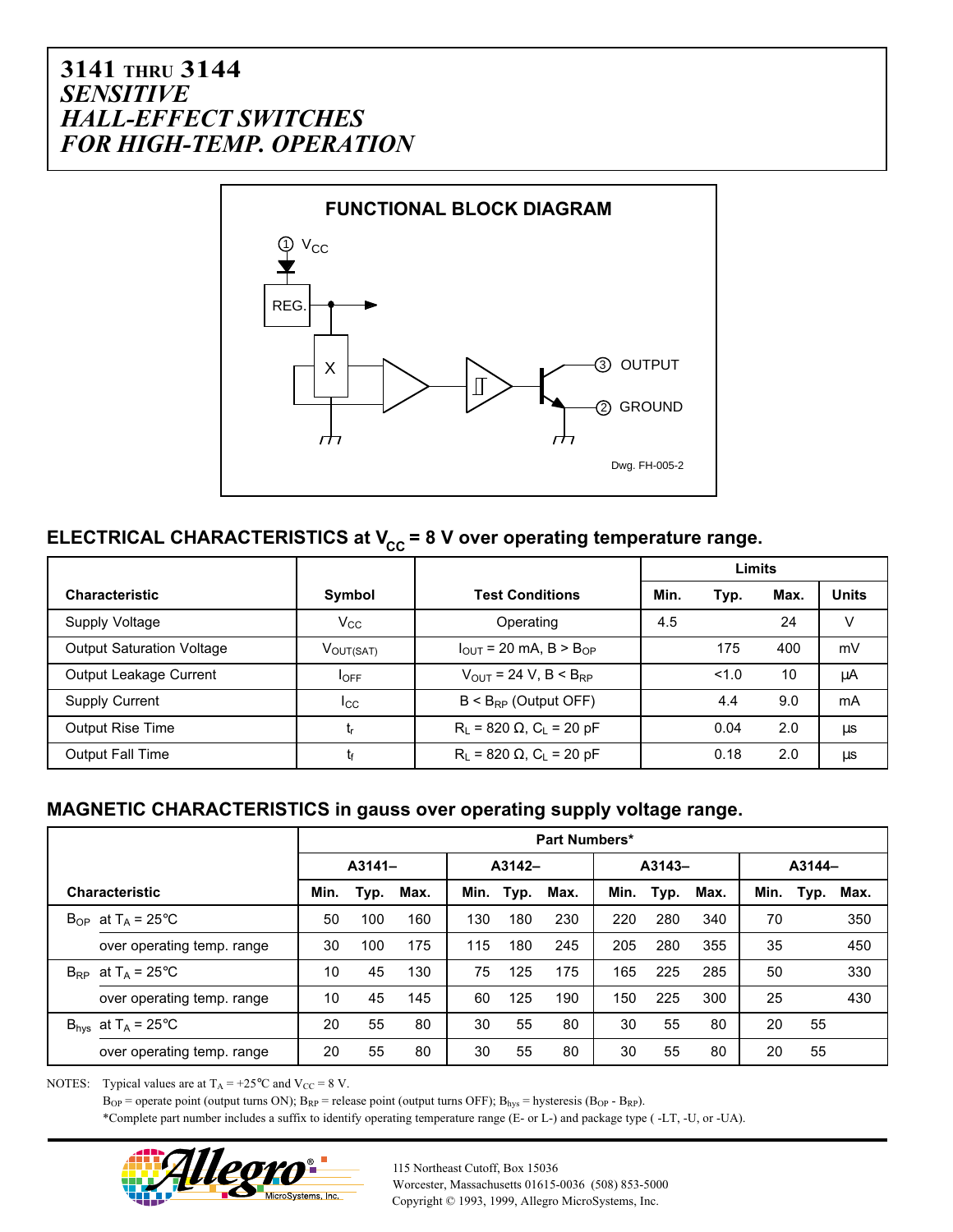#### **TYPICAL OPERATING CHARACTERISTICS**



\* Complete part number includes a suffix denoting operating temperature range (E- or L-) and package type ( -LT, -U, or -UA).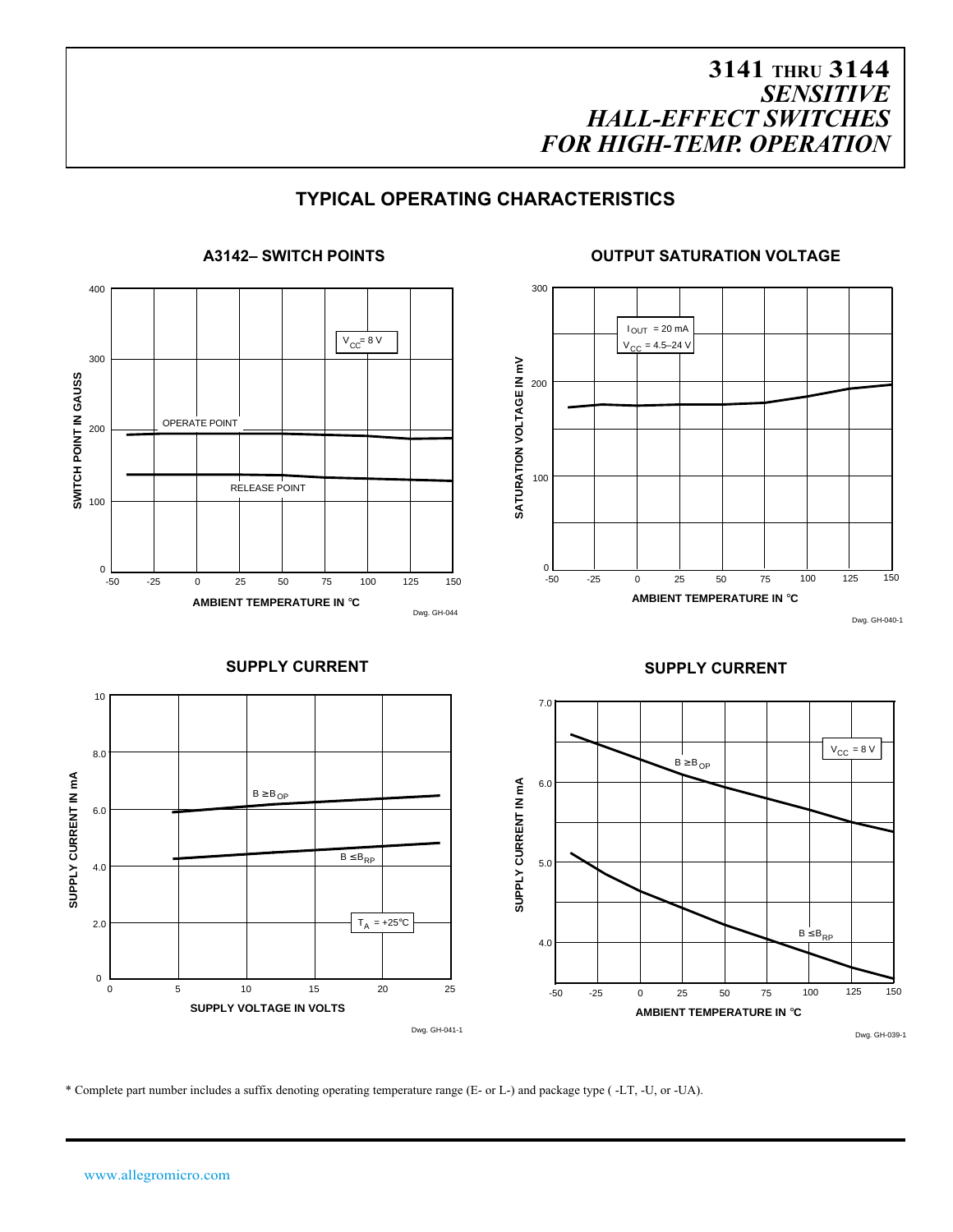

#### **TYPICAL OPERATING CHARACTERISTICS (cont.)**



#### **CHANGE IN OPERATE POINT**

#### **OPERATION**

The output of these devices (pin 3) switches low when the magnetic field at the Hall sensor exceeds the operate point threshold  $(B<sub>OP</sub>)$ . At this point, the output voltage is  $V_{\text{OUT(SAT)}}$ . When the magnetic field is reduced to below the release point threshold  $(B<sub>RP</sub>)$ , the device output goes high. The difference in the magnetic operate and release points is called the hysteresis  $(B<sub>hvs</sub>)$  of the device. This built-in hysteresis allows clean switching of the output even in the presence of external mechanical vibration and electrical noise.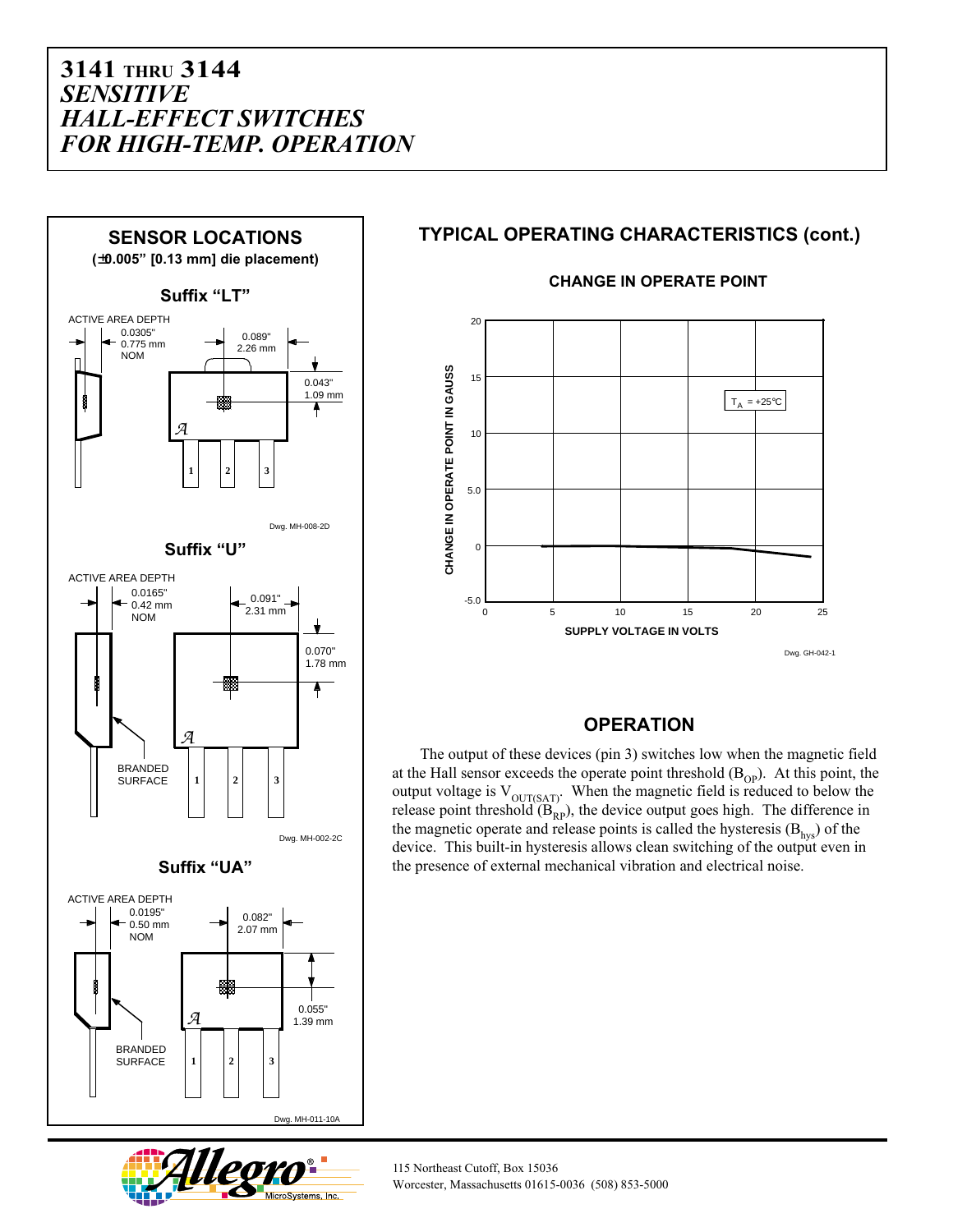#### **PACKAGE DESIGNATOR 'LT'**

(SOT-89/TO-243AA)

Dimensions in Inches (for reference only)



Dimensions in Millimeters (controlling dimensions)



- NOTES: 1. Tolerances on package height and width represent allowable mold offsets. Dimensions given are measured at the widest point (parting line).
	- 2. Exact body and lead configuration at vendor's option within limits shown.
	- 3. Height does not include mold gate flash.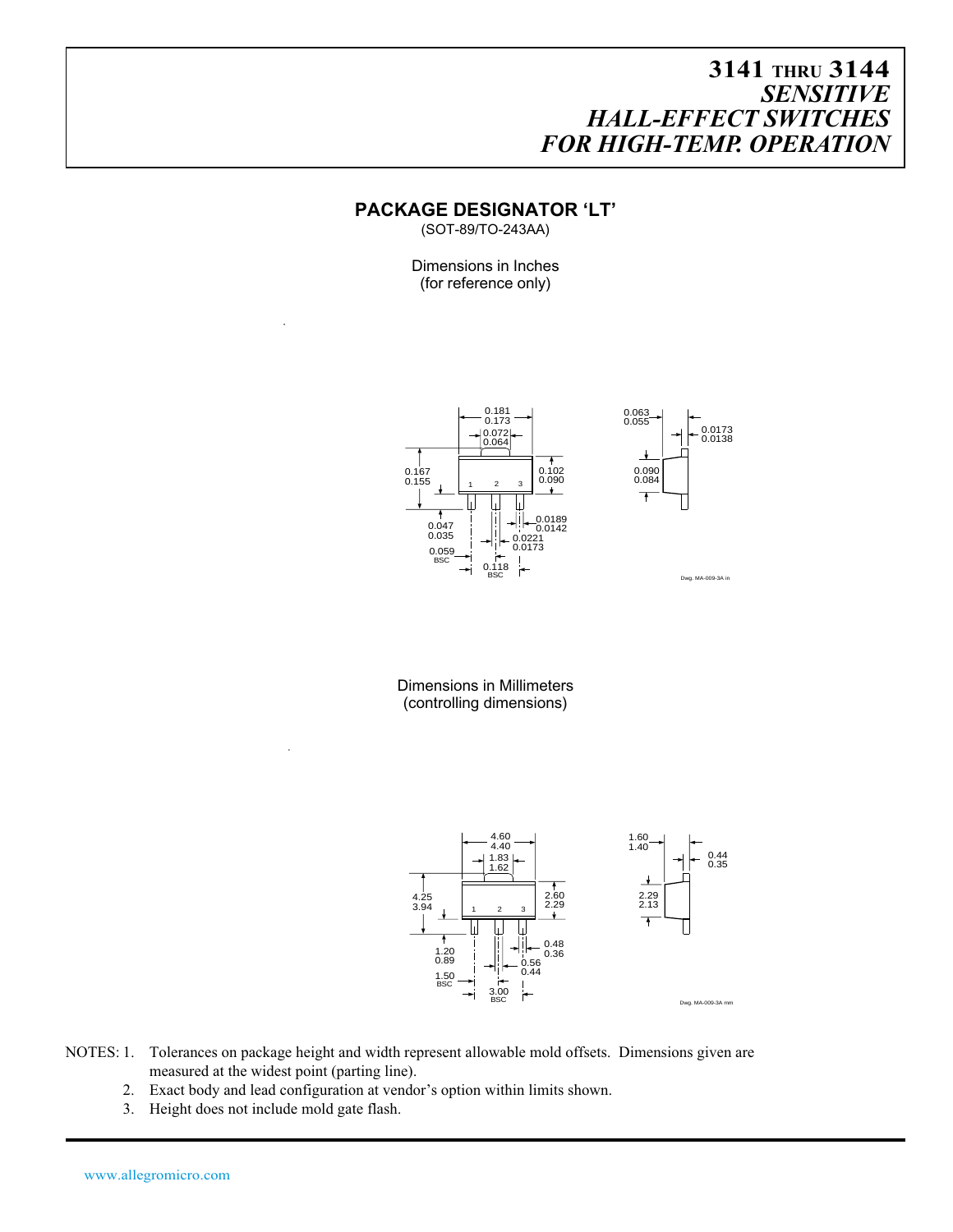

#### **PACKAGE DESIGNATOR 'U'**

**Devices in the 'U' package are NOT RECOMMENDED FOR NEW DESIGN**

NOTES: 1. Tolerances on package height and width represent allowable mold offsets. Dimensions given are measured at the widest point (parting line).

- 2. Exact body and lead configuration at vendor's option within limits shown.
- 3. Height does not include mold gate flash.
- 4. Recommended minimum PWB hole diameter to clear transition area is 0.035" (0.89 mm).



115 Northeast Cutoff, Box 15036 Worcester, Massachusetts 01615-0036 (508) 853-5000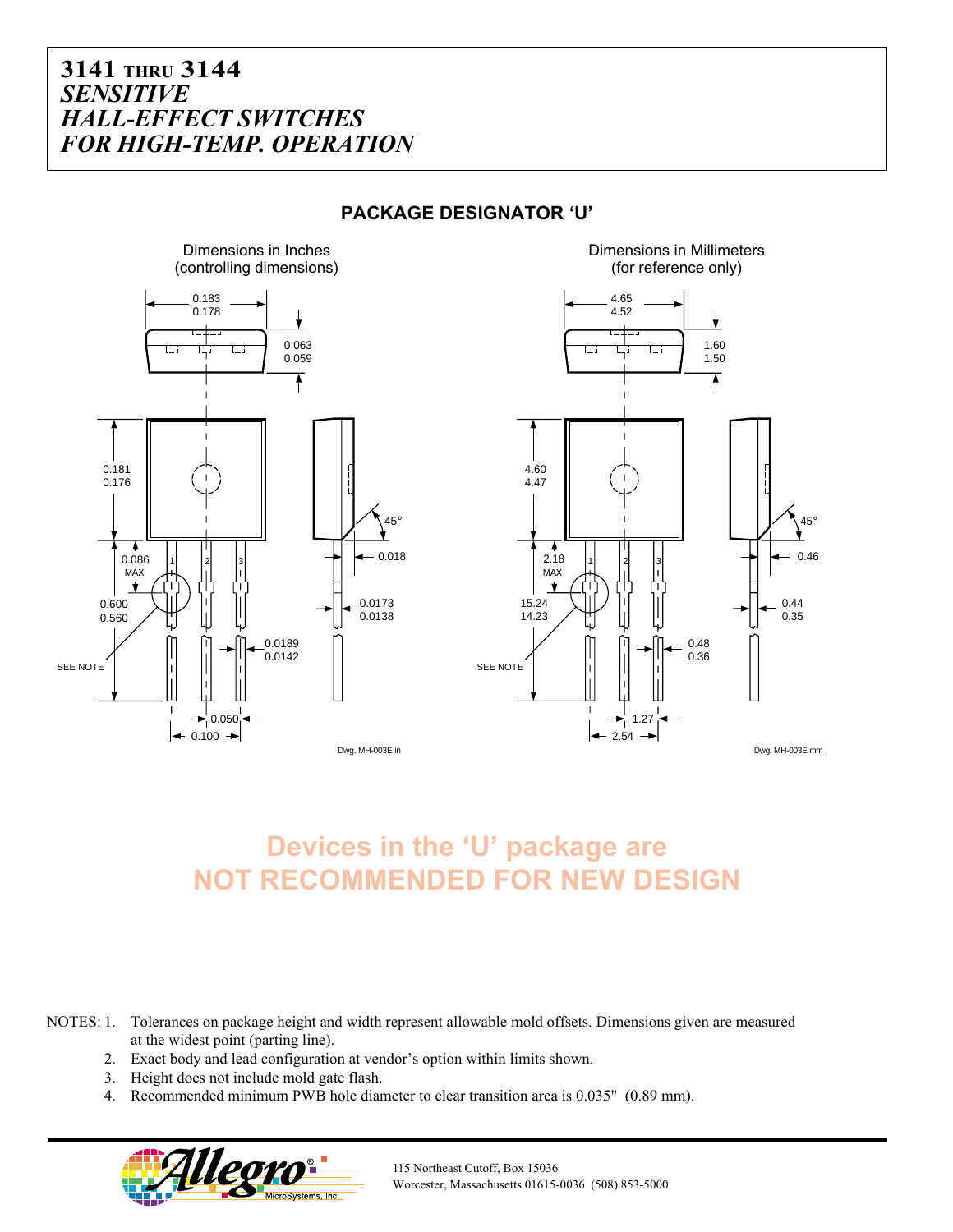#### **PACKAGE DESIGNATOR 'UA'**

(controlling dimensions)

Dimensions in Inches<br>
Controlling dimensions<br>
(for reference only)





NOTES: 1. Tolerances on package height and width represent allowable mold offsets. Dimensions given are measured at the widest point (parting line).

- 2. Exact body and lead configuration at vendor's option within limits shown.
- 3. Height does not include mold gate flash.